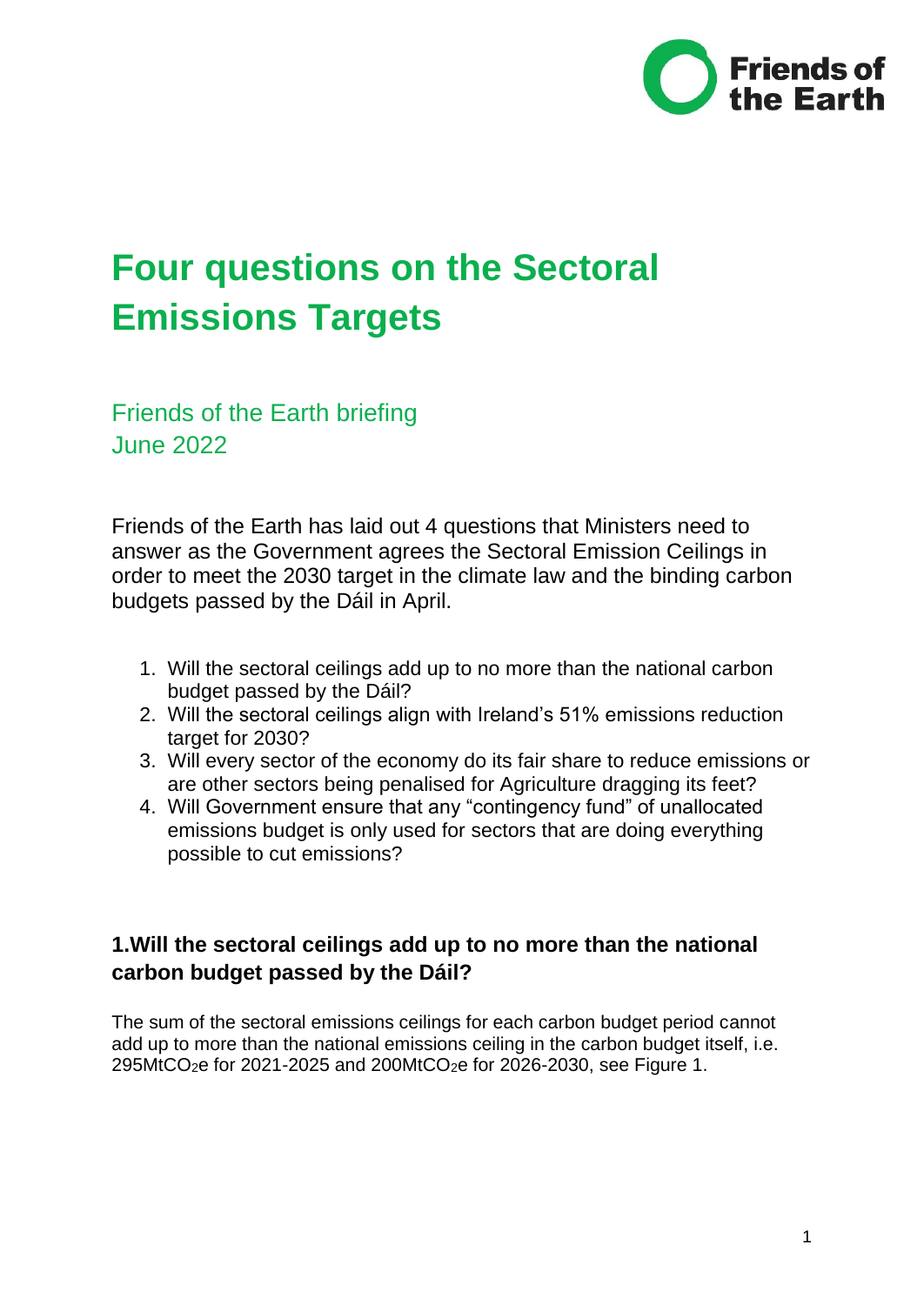|                                                                             | 2021-2025<br>CB <sub>1</sub> | 2026-2030<br>CB <sub>2</sub> | 2031-2035<br>(Provisional)<br>CB <sub>3</sub> |  |
|-----------------------------------------------------------------------------|------------------------------|------------------------------|-----------------------------------------------|--|
|                                                                             | <b>All Gases</b>             |                              |                                               |  |
| <b>Carbon Budget</b><br>(Mt CO <sub>2</sub> eq)                             | 295                          | 200                          | 151                                           |  |
| <b>Annual Average</b><br>Percentage<br><b>Change in</b><br><b>Emissions</b> | $-4.8%$                      | $-8.3%$                      | $-3.5%$                                       |  |

*Figure 1: The carbon budgets approved by the Dail with annual average percentage reduction as calculated by the Climate Change Advisory Council.*

Figure 2 below makes clear the levels of emission reductions that need to be achieved across the Irish economy and society to live within the limits of both carbon budgets. It shows that the sum of GHG emissions across all sectors during the first 5-year budget period (2021-2025) must be 13.3% lower than the total amount actually emitted in the 5-year period between 2016 to 2020. Another way to think about it is that the 'bank' of carbon we have available to 'spend' between 2021-2025 is 13.3% smaller than what we actually spent between 2016-2020.



*Figure 2. This figure prepared by Friends of the Earth shows the amount of CO2e emitted in Ireland during three 5-year periods (2006-2010; 2011-2015; 2016-2020) as compared to the amount of CO2e that can be emitted as per the carbon budgets between 2021-2025 (represented as an orange line) and 2026-2030. Data sourced from the [EPA Common Reporting Format Tables 2022](https://www.epa.ie/publications/monitoring--assessment/climate-change/air-emissions/irelands-national-inventory-submissions-2022.php)*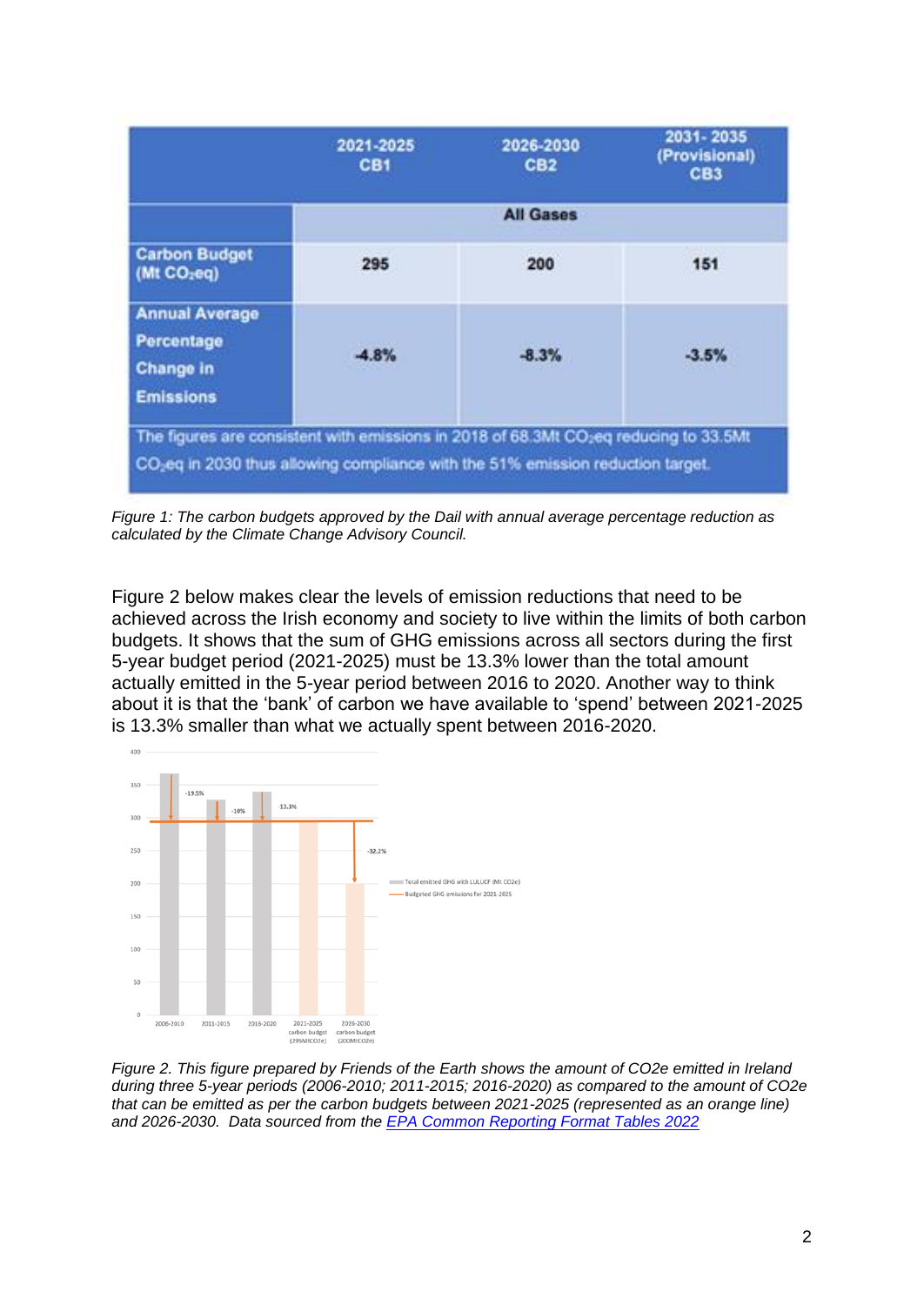#### **2. Do the Sectoral Ceilings align with the 51% emissions reduction target for 2030?**

To meet the 2030 target in the climate law of a 51% reduction in polluting emissions, every sector will have to achieve the more ambitious end of the "indicative sectoral emissions reduction ranges" published last November in the 2021 Climate Action Plan. See Table 1 below for the 2030 target emissions ranges for each sector.

It is therefore imperative that the Government sets the sectoral targets at the more ambitious end of the target range (i.e. 50% for transport, 30% for agriculture, and 81% for electricity). This is not an abstract or merely technical consideration - a lower range means leaving more abrupt and disruptive emission cuts in later years, and only achieving the lower range in one sector means the slack must be picked up by the other sectors. It risks repeating the same kick-to-touch approach that dogged previous Governments, resulted in missed targets and Ireland's international reputation as a 'climate laggard'.

If all sectors only achieved the less ambitious end of their reduction target range, this would only deliver a 37% cut in emissions compared to the 51% target in the climate law.

| Sector <sup>3</sup>        | 2018 emissions<br>(MtCO <sub>2</sub> eq.) | 2030 target emissions<br>(MtCO <sub>2</sub> eq.) | % reduction relative<br>to 2018 |
|----------------------------|-------------------------------------------|--------------------------------------------------|---------------------------------|
| <b>Electricity</b>         | 10.5                                      | $2 - 4$                                          | 62-81%                          |
| <b>Transport</b>           | 12                                        | $6 - 7$                                          | 42-50%                          |
| <b>Buildings</b>           | 9                                         | $4 - 5$                                          | 44-56%                          |
| Industry                   | 8.5                                       | $5 - 6$                                          | 29-41%                          |
| <b>Agriculture</b>         | 23 <sup>5</sup>                           | $16 - 18$                                        | 22-30%                          |
| <b>LULUCF</b>              | 4.8                                       | $2 - 3$                                          | 37-58%                          |
| <b>Unallocated Savings</b> | N/A                                       | 4 <sup>6</sup>                                   | N/A                             |

*Table 1. Proposed emissions reduction ranges per sector as set by the Climate Action Plan 2021.*

## **3.Will every sector of the economy do its fair share to reduce emissions or are other sectors being penalised for Agriculture dragging its feet?**

Not every sector will be asked to cut emissions at the same rate, given it is technically and financially easier to reduce emissions faster in some sectors that others. Special consideration has already been made for the particular challenges in agriculture. That is already reflected in the indicative sectoral ranges published last year (See Table 1 above), with electricity's maximum decarbonisation reaching 81% compared to 56% for buildings, 50% for transport, 41% for industry and 30% for agriculture.

Given that we will only meet the national 51% reduction target in the climate law if every sector makes their maximum emissions cut there is no room for further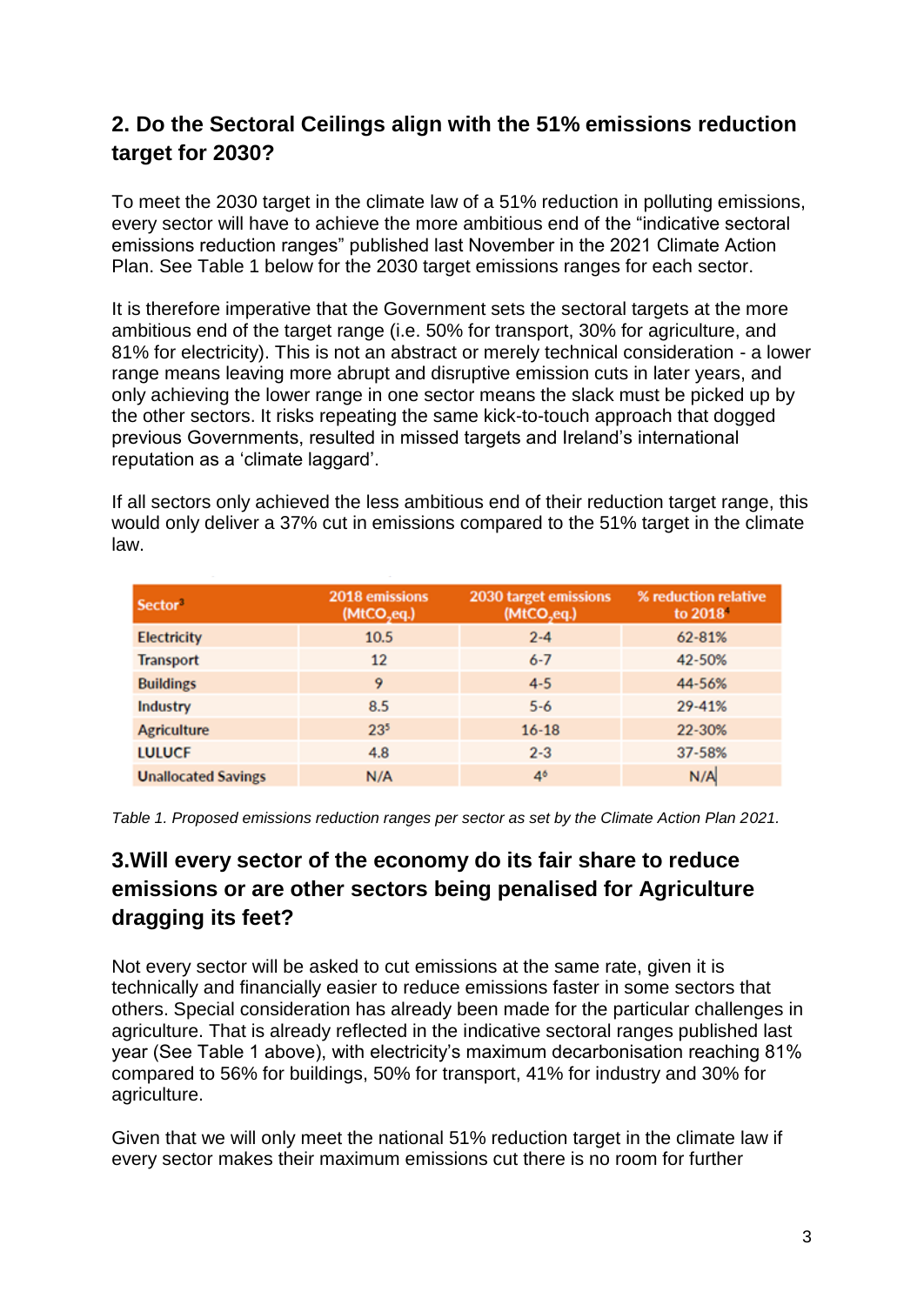concessions to agriculture. Their maximum cut of 30% compares to an average of 57% for the other sectors.

The coalition leaders and the Cabinet must hold the line and insist that agriculture accepts that 30% target. Given that the Government is now operating under a legally binding national emissions cap, any pandering to special pleading from lobbyists for one sector, whether agri-business or data centres, would mean householders, businesses or drivers would face steeper cuts still. For example, if agriculture were allowed to only make its minimum cut of 22% the rest of the economy and society would have to cut its emissions by three times that, 66%, to meet the overall target. That is neither feasible nor fair.

### **4.Will Government ensure that any "unallocated emissions savings" are only used for sectors that are doing everything possible to cut emissions?**

The 2021 Climate Action Plan includes "unallocated savings" of 4MtCO2e in 2030 (Table 1, Table 3.1 in the Plan itself). This is understandable for a single-year target that is 8 years away and simply reflects the need for additional measures to be identified and achieved as climate action accelerates, new possibilities for emission cuts emerge, and it becomes clear what works best. This imperative to do this work was also highlighted by the fact the recent EPA report found that current policies and measures only deliver 28% emissions savings by 2030 as opposed to 51%.

But how that flexibility for a single year 2030 target is translated into the five-year sectoral emissions ceilings under the carbon budgets is critical to the whole credibility of our strengthened governance regime.

An acceptable way would be to take the mid-point of the indicative 2030 emissions range for each sector and extrapolate an indicative 5-year ceiling from that, the resulting sectoral ceilings add up to 195MtCO2eq out of the total 200MtCO2eq carbon budget, leaving 5MtCO2eq of *unallocated budget* that could be distributed later by government to sectors that despite their best efforts, are struggling to live within their budgets. This is the prudent and effective way to translate the indicative sectoral ranges in the 2021 Action Plan into sectoral emissions ceilings.

On the other hand, if the government were to take the 4MtCO2eq unallocated savings from the indicative 2030 target and extrapolate that to the 5-year sectoral ceilings that would mean the sum of the sectoral emissions would be 215MtCO2eq, 15Mt more than the overall 5-year carbon budget!

In the first way of proceeding the sectoral ceilings would be compatible with the carbon budget and they would maintain the incentive for sectors to reduce emissions in line with the statutory targets, while reserving 5Mt of the overall budget to allow for contingencies. The second way would undermine the relationship between sectoral ceilings and the national ceiling and reduce the incentive for sectors to reduce emissions in line with the statutory targets. It would effectively be planning for emissions to overshoot the second carbon budget, it would be planning for failure.